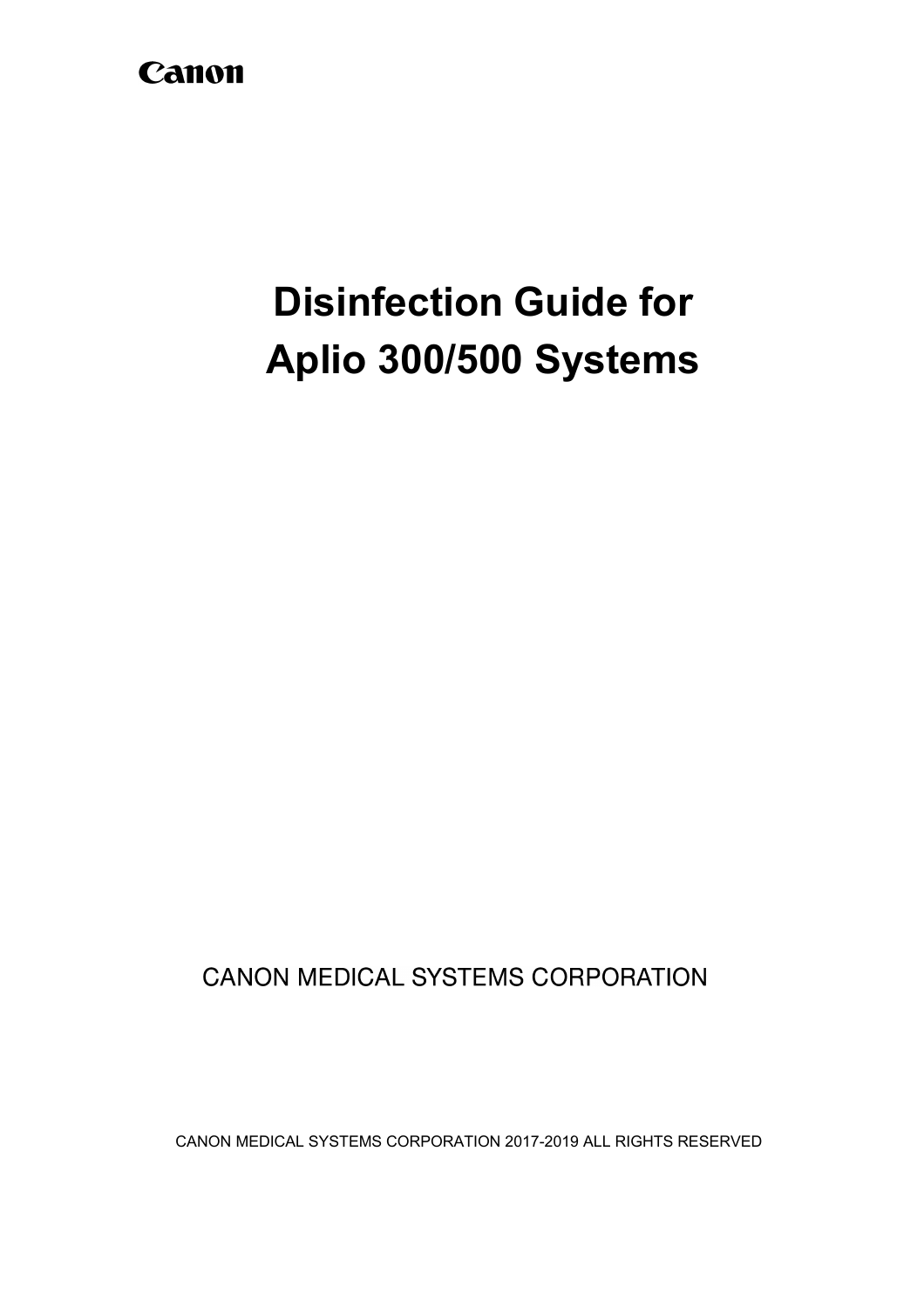# **20.1 Technical Descriptions**

For technical descriptions about this system, refer to the following manuals.

- Installation manual
- Maintenance manual
- Disposal manual

# **20.2 Outline of Preventive Maintenance**

Daily checks, periodic inspection, and replacement of consumable parts/ periodically replaced parts are included in preventive maintenance. For replacement of periodically replaced parts, special techniques are required because special tools are used or there are special risks involved.

Canon Medical Systems provides preventive maintenance services requiring special techniques on a pay-for-service basis.

Canon Medical Systems requests that the user sign a preventive maintenance contract to arrange for periodic inspection and cleaning by Canon Medical Systems service personnel in order to ensure reliable system operation.

If you have any questions concerning preventive maintenance or preventive maintenance contracts, contact your Canon Medical Systems service representative.

### **AWARNING Shall not be serviced or maintained while in use with a patient. Doing so may subject the patient or operator to electric shock or cause damage to the system.**

### $\Lambda$  CAUTION **1. If preventive maintenance is performed by the user, special care must be taken to ensure safety.**

**2. If any abnormality of the system is found as a result of inspection, stop using the system and contact your Canon Medical Systems service representative for repair.**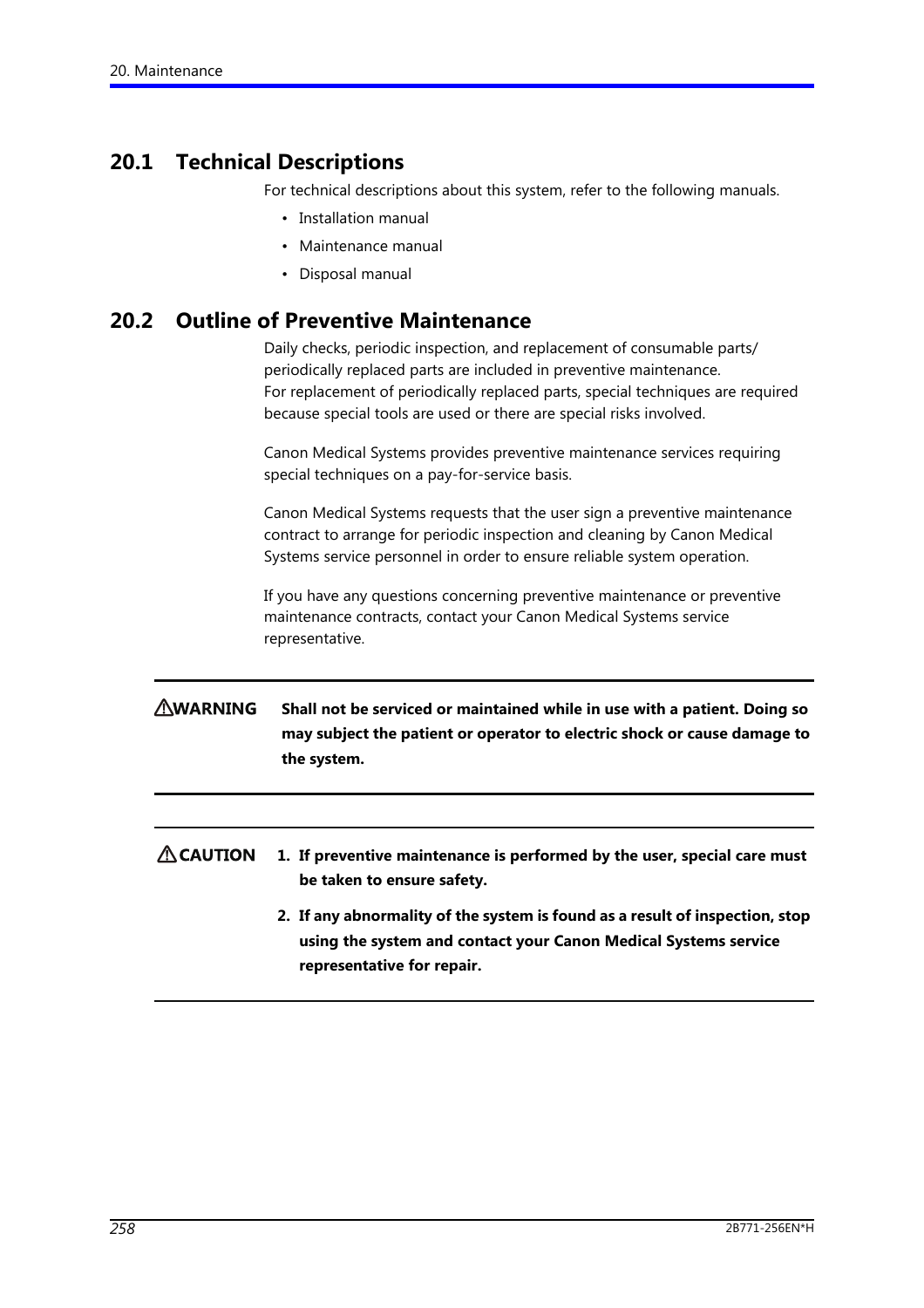**NOTE** The following message is displayed in the information display area when the period of operation (time) set for the system has elapsed (factory setting: 600 hours). When this message is displayed, it is recommended that the user submit a request for inspection by a service engineer. The interval for display of this message can be changed. Contact your Canon Medical Systems service representative.

> System inspection is recommended. A long time has passed since last system inspection.

# **20.3 Preventive Maintenance Performed by the User**

### **20.3.1 Cleaning the system**

| $\triangle$ CAUTION | 1. Before cleaning the system, be sure to disconnect the system power<br>plug from the outlet of the facility. If the system is defective, an electric<br>shock may occur.                                   |  |  |
|---------------------|--------------------------------------------------------------------------------------------------------------------------------------------------------------------------------------------------------------|--|--|
|                     | 2. Do not spill or spray liquids such as water onto the system or peripheral<br>units (printer, UPS, etc.). If a liquid such as water enters the system or<br>peripheral units, an electric shock may occur. |  |  |
|                     | 3. Do not use any chemicals or methods other than those specified to<br>clean the system.<br>If this is not observed, deterioration or discoloration of the surface of<br>the system may result.             |  |  |
|                     |                                                                                                                                                                                                              |  |  |
| <b>CAUTION</b>      | Do not use solvents (such as paint thinner, benzine, or alcohol) or abrasive<br>cleansers to clean the system. These substances may cause deterioration or<br>discoloration of the system.                   |  |  |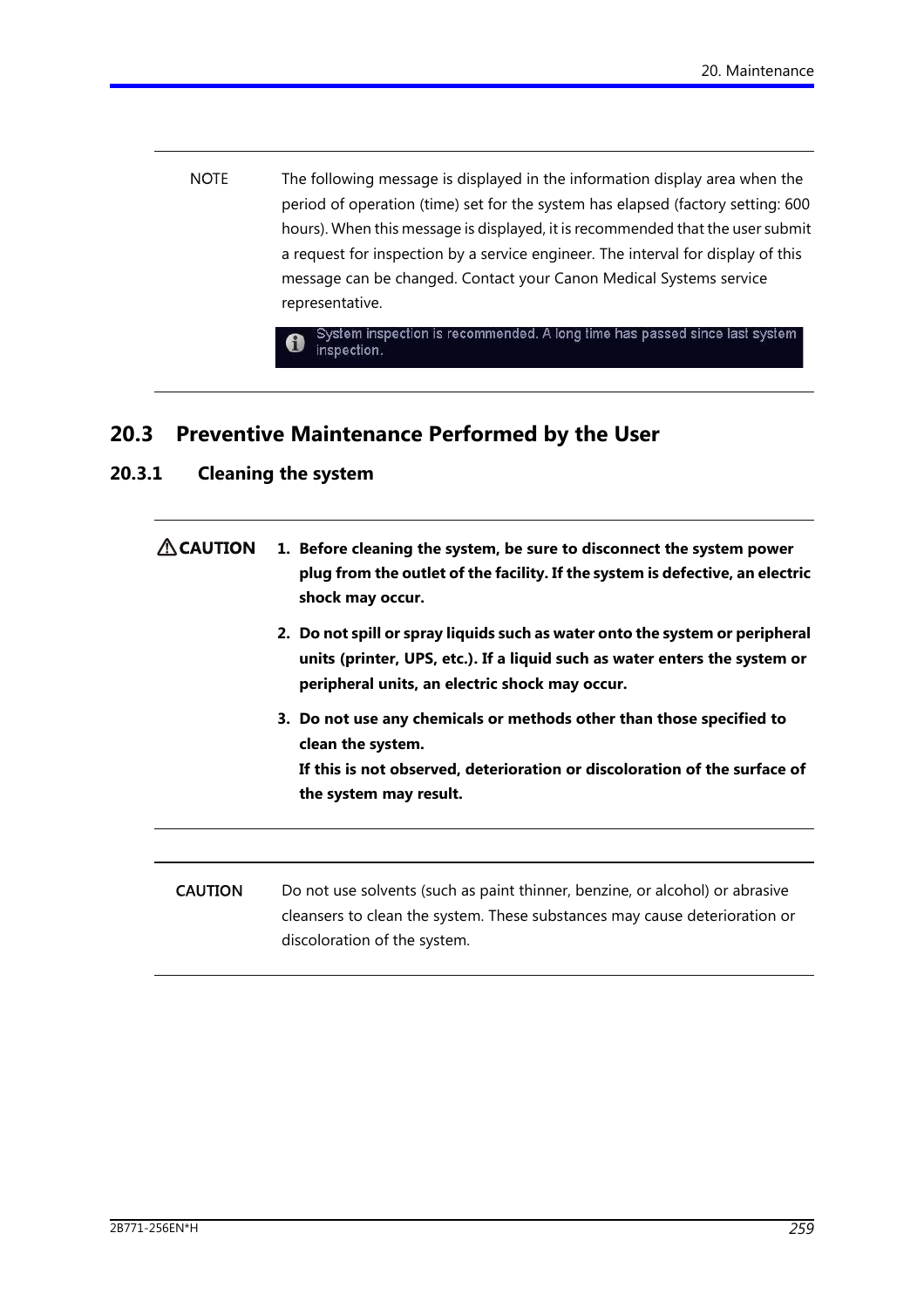(1) Cleaning the transducer



Clean, disinfect, and sterilize the transducer referring to the operation manual provided with the transducer.

(2) Cleaning the transducer holder and gel holder



(a) Wipe off any stains on the transducer holder and gel holder using a soft, dry cloth.

- (b) If it is difficult to remove stains, wipe them off using a soft cloth moistened with mild detergent.
- (3) Cleaning the reference signal cable
- **CAUTION** 1. Do not allow the reference signal cables to become wet (with water or chemical solution). If wet clips are used, the ECG tracing will not be displayed correctly.
	- 2. Do not immerse the connector in water or chemical solution. If moisture enters the connector, the system may fail. Wipe the connector with a dry cloth only.



Clean the reference signal cable regularly.

- (a) Wipe off all organic materials (such as blood or other body fluids) from the reference signal cable using a soft cloth moistened with any of the following (as appropriate).
	- Purified water
	- Mild detergent diluted with purified water
	- Ethanol for disinfection (76.9 to 81.4 vol% at 15°C)
- (b) Wipe the cables with a clean, soft, dry cloth and then dry the cables. When drying the cables, do not use heat.
- (c) Confirm that the cables show no signs of damage, deformation, or peeling.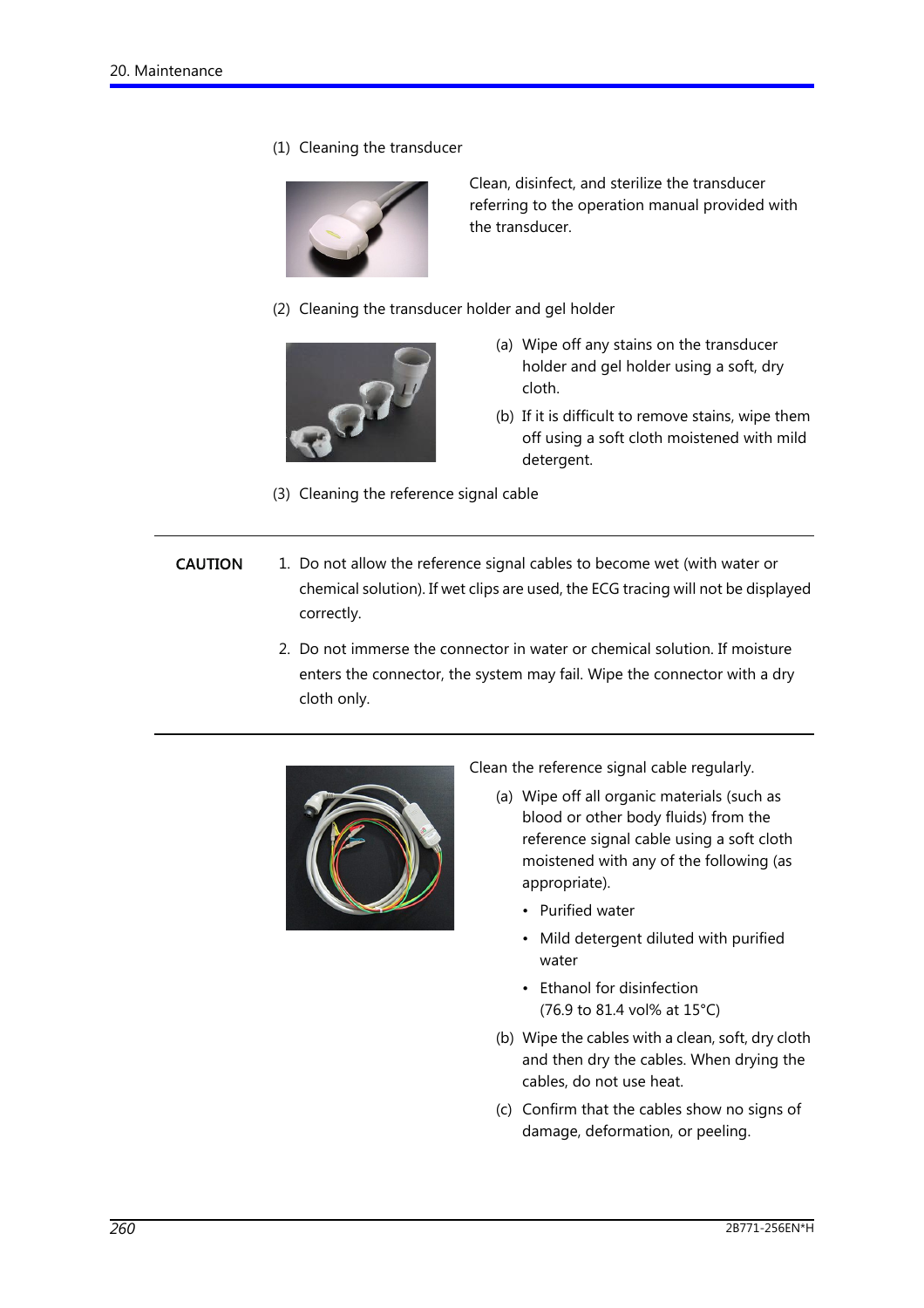(4) Cleaning the ECG limb clips (clip-type electrodes)

**CAUTION** Before drying the ECG limb clips, make sure that there is no electrolyte cream remaining on the clips, and that all water and chemical solution has been wiped off. Otherwise, ECG tracing will not be displayed correctly.



Clean the ECG limb clips regularly.

- blood or other body fluids) from the ECG<br>limb clips using a soft cloth moistened with (a) Wipe off all organic materials (such as limb clips using a soft cloth moistened with any of the following (as appropriate).
	- Purified water
	- Mild detergent diluted with warm water (39°C or less)
	- Cationic detergent diluted with warm water (39°C or less)
	- Ethanol for disinfection (76.9 to 81.4 vol% at 15°C)
	- (b) Wipe the ECG limb clips with a clean, soft, dry cloth and then dry them. Do not use heat to dry the electrodes.
	- (c) Confirm that the ECG limb clips show no signs of damage, deformation, or peeling.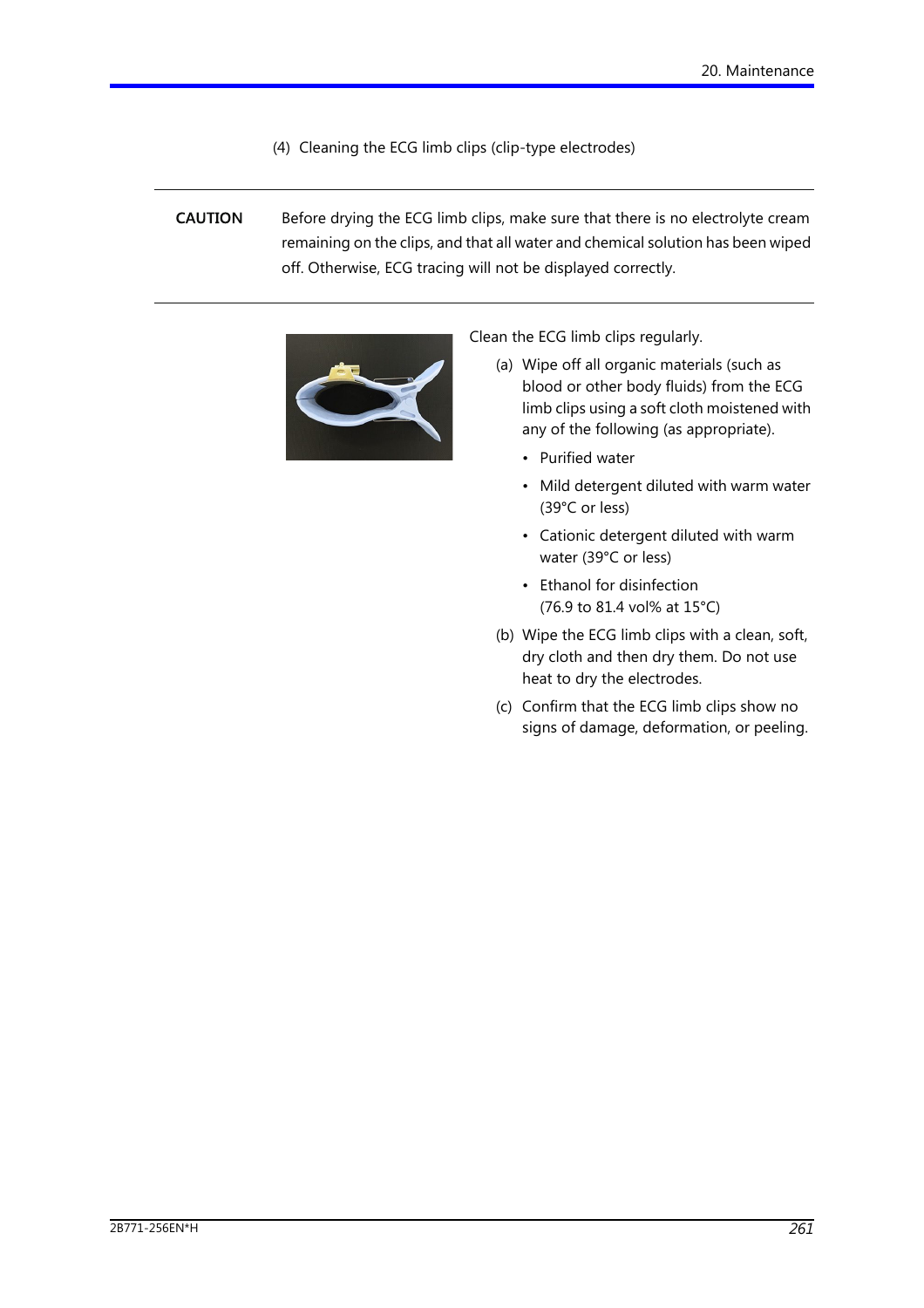- (5) Cleaning the PCG sensor and the pulse sensor
- **CAUTION** Do not immerse the PCG sensor or the pulse sensor in water or chemical solution. If moisture enters the connector, the system may fail.



PCG sensor



Pulse sensor

Clean the PCG sensor and the pulse sensor regularly.

- (a) Wipe off all organic materials (such as blood or other body fluids) from the PCG sensor or the pulse sensor using a soft cloth moistened with any of the following.
	- Purified water
	- Mild detergent diluted with purified water
	- Ethanol for disinfection (76.9 to 81.4 vol% at 15°C)
- (b) Wipe the PCG sensor or the pulse sensor with a clean, soft, dry cloth and then dry the PCG sensor or the pulse sensor. Do not use heat to dry it.
- (c) Confirm that the PCG sensor or the pulse sensor show no signs of damage, deformation, or peeling.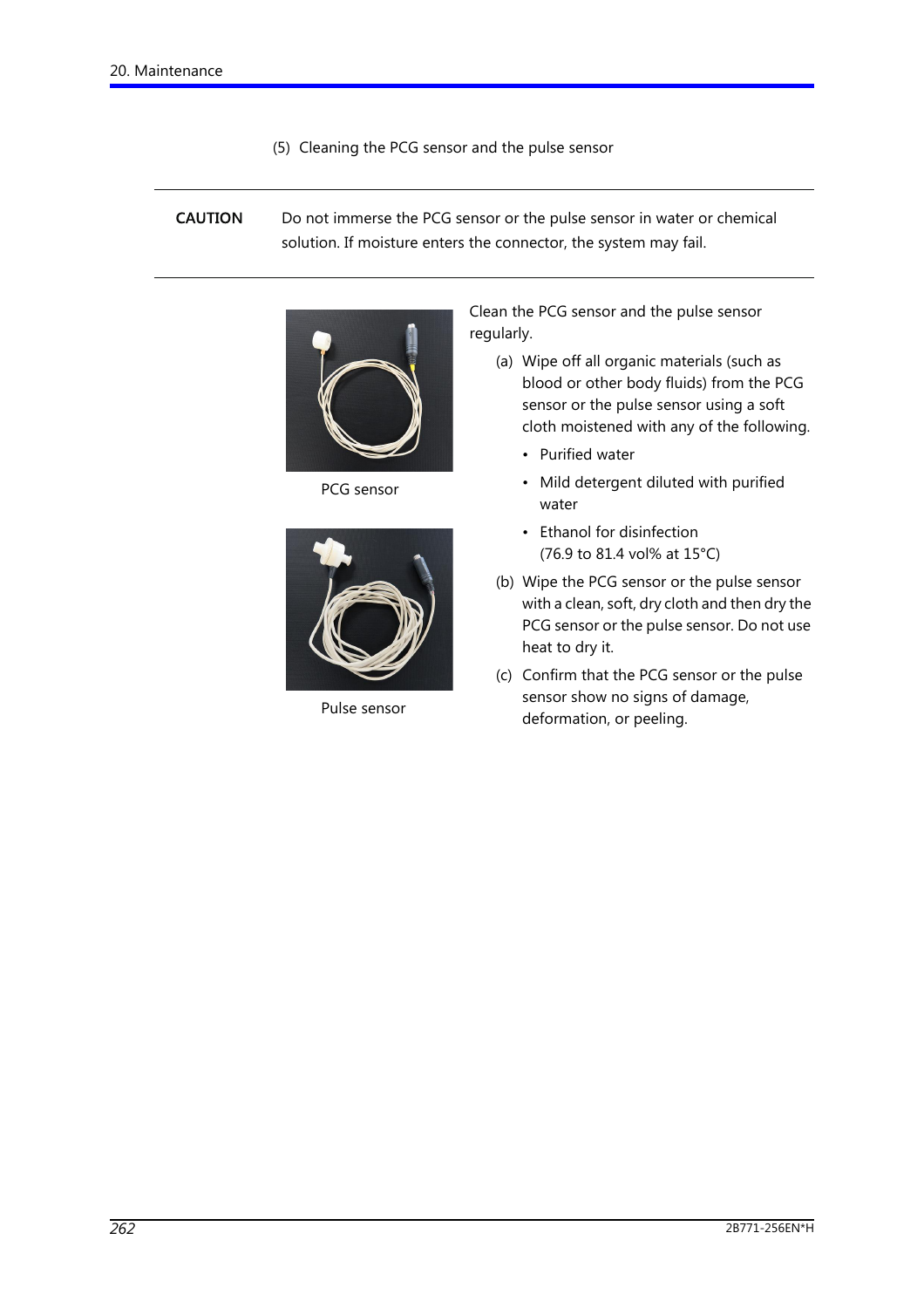(6) Cleaning the monitor

### **CAUTION** 1. Do not hit or apply excessive force to the LCD screen during cleaning. Doing so may damage the monitor.

- 2. Never use a stiff or hard cloth to clean the monitor. Doing so may damage the monitor cover or LCD screen.
- 3. Do not allow liquid droplets to remain on the LCD screen. The droplets may cause small stains when they dry or may enter the LCD screen, possibly resulting in failure.



- (a) Monitor cover
	- Clean the monitor cover using a soft cloth moistened with mild detergent.
- (b) LCD screen
	- Use a soft cotton cloth or lens cleaning paper to clean the LCD screen.
	- If stains on the LCD screen are difficult to remove, wipe it gently with a soft cloth slightly moistened with water and then wipe it with a soft, dry cloth.
- (7) Cleaning the surface of the touch panel



- (a) Clean the surface of the touch panel using a commercially available eyeglass cleaning cloth (non-woven rayon cloth etc.).
- (b) If necessary, use a piece of soft cloth moistened with water or mild detergent and then tightly wrung out.
- (8) Cleaning the system, main panel, and transducer connector



- (a) Wipe the system using a soft cloth moistened with mild detergent.
- (b) Clean around the switches or keys on the main panel using cotton buds.
- (c) Wipe the transducer connector with a soft, dry cloth.

If it is difficult to remove all the stains with a dry cloth, use a soft cloth moistened with water.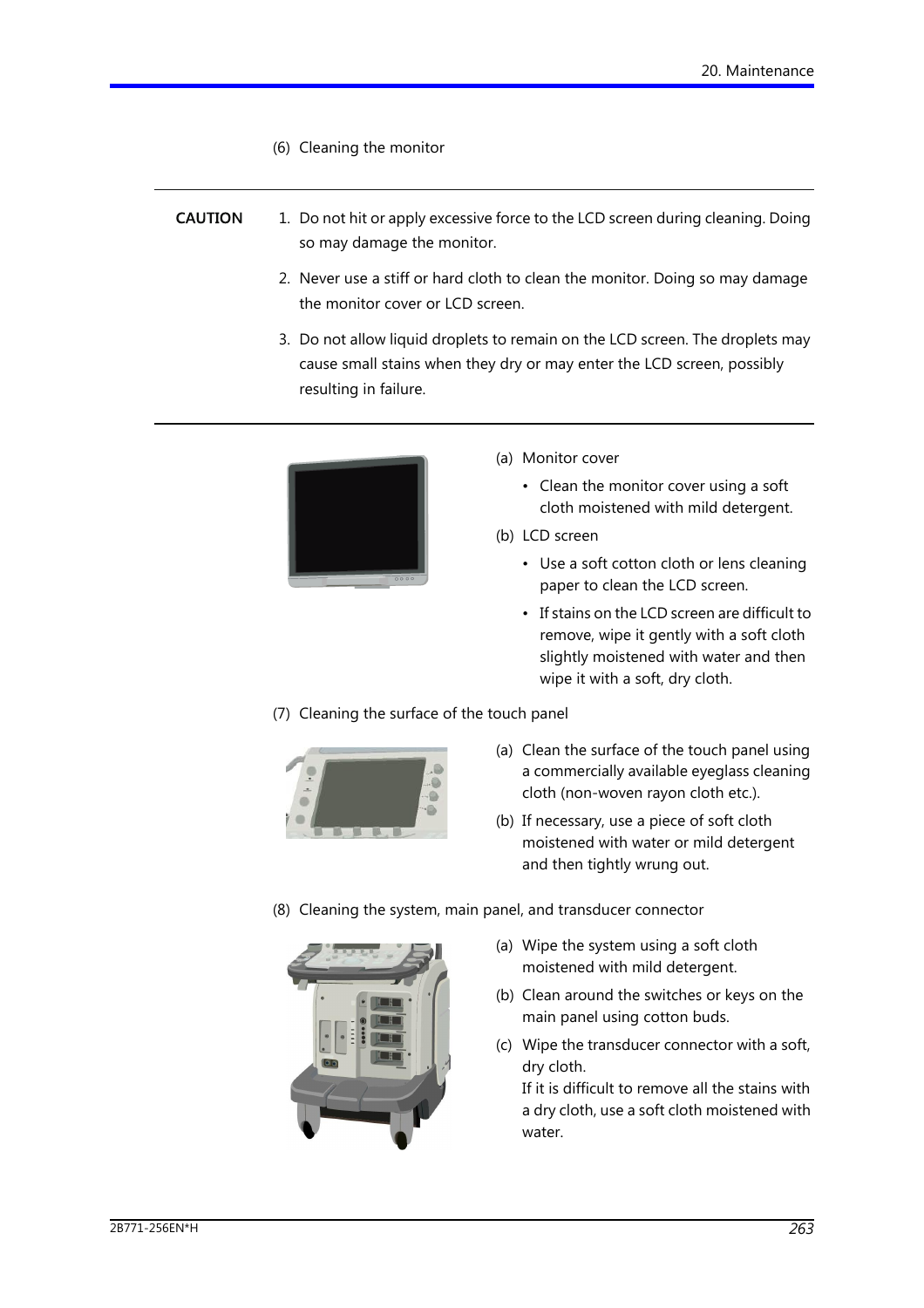- (9) Cleaning the trackball
	- (a) Turn the ring on the trackball case in the direction indicated by the arrow to remove the dial.



#### **CAUTION** To prevent malfunction, be careful when removing the dial.

- (b) Remove the ball carefully and place it in a cardboard box or other suitable container to prevent it from dropping.
- (c) Clean the ball and ball bearings, being sure to remove all dirt and foreign matter.



**CAUTION** Do not touch the encoding rollers. If foreign matter has adhered to the encoding rollers, contact your Canon Medical Systems service representative.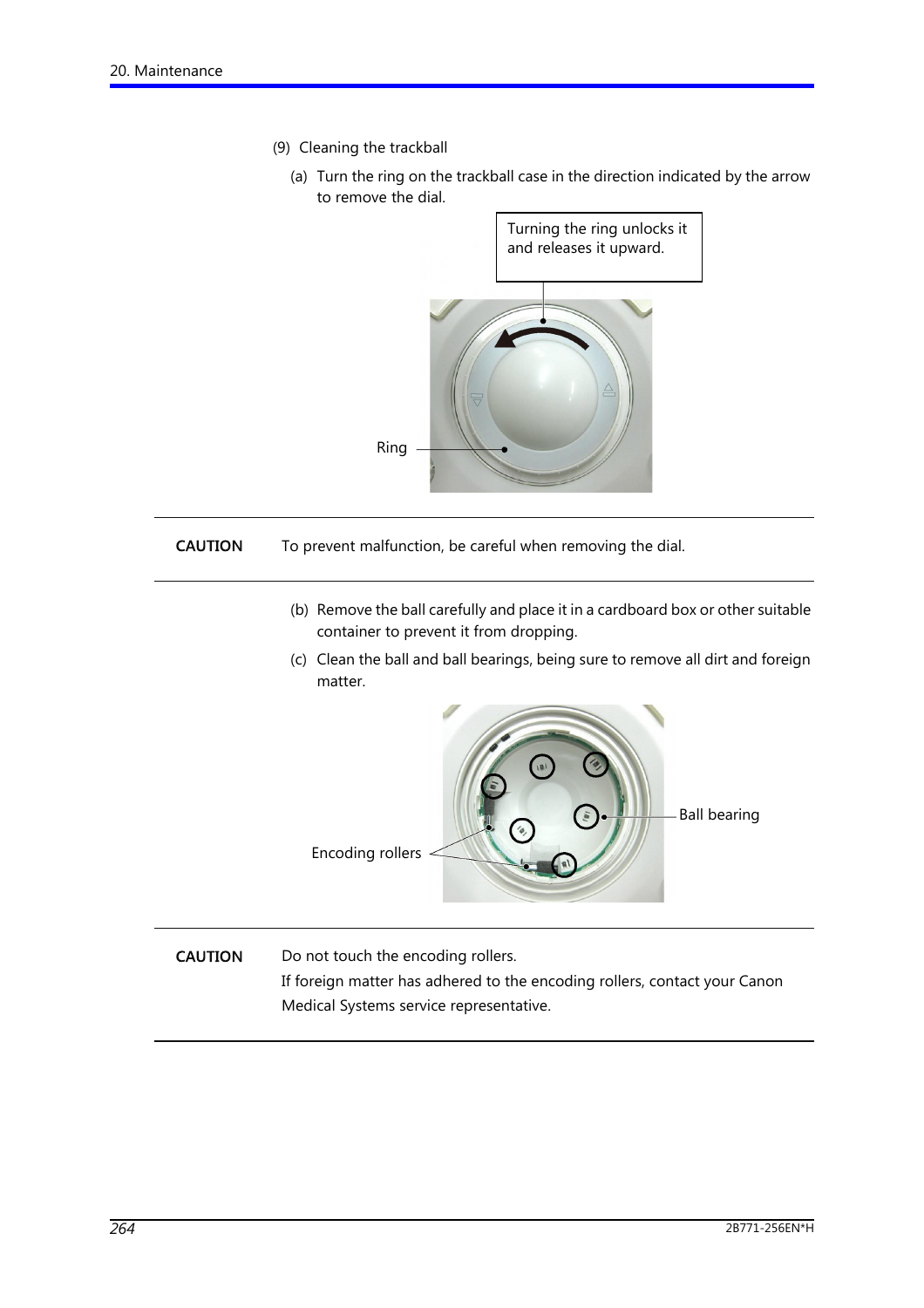

(d) Lightly place the ball in the trackball assembly, and then place the dial

- 
- V (e) The arrows on the dial should be in the position shown below.



**CAUTION** Set the dial so that it is properly seated.

> If the ring is locked with the dial not properly seated, the palm switch may be damaged.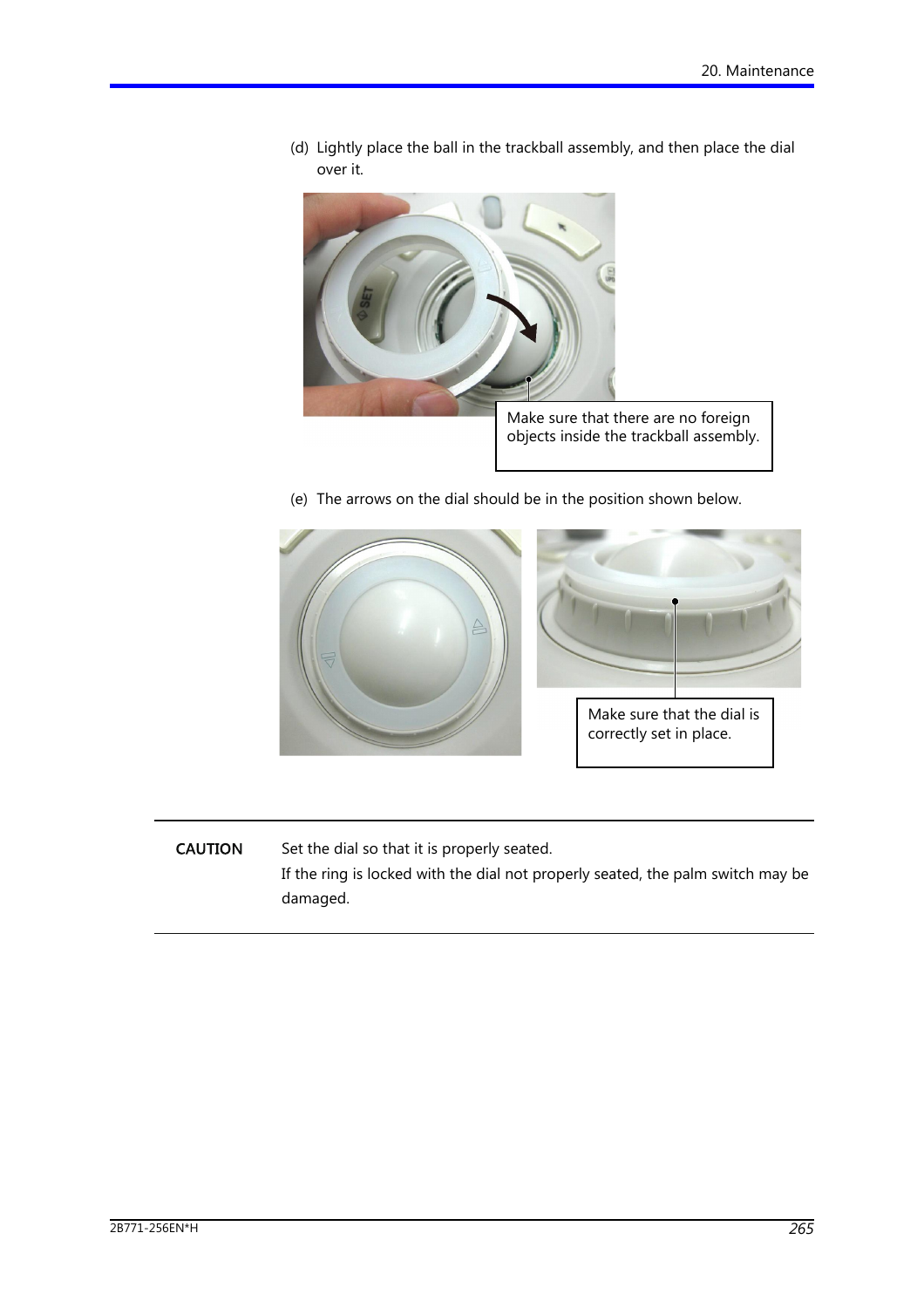(f) Turn the ring in the direction shown to tighten it.



- (g) After the trackball is assembled, confirm the following:
	- The ball and dial operate smoothly, there is no abnormal sound, and the ball is not loose.
	- The trackball works normally after the power is turned ON.
- (10) Cleaning the air filters

Check and clean the air filters to prevent overheating of the system or a reduction in system performance/reliability due to clogging of the filters.

### **CAUTION** Do not boot up the system while the air filters are removed. The system may malfunction.

(a) Remove the air filters (3 locations).



- (b) Remove all dust from the filters using a vacuum cleaner at a location away from the system.
- (c) Remount the air filters.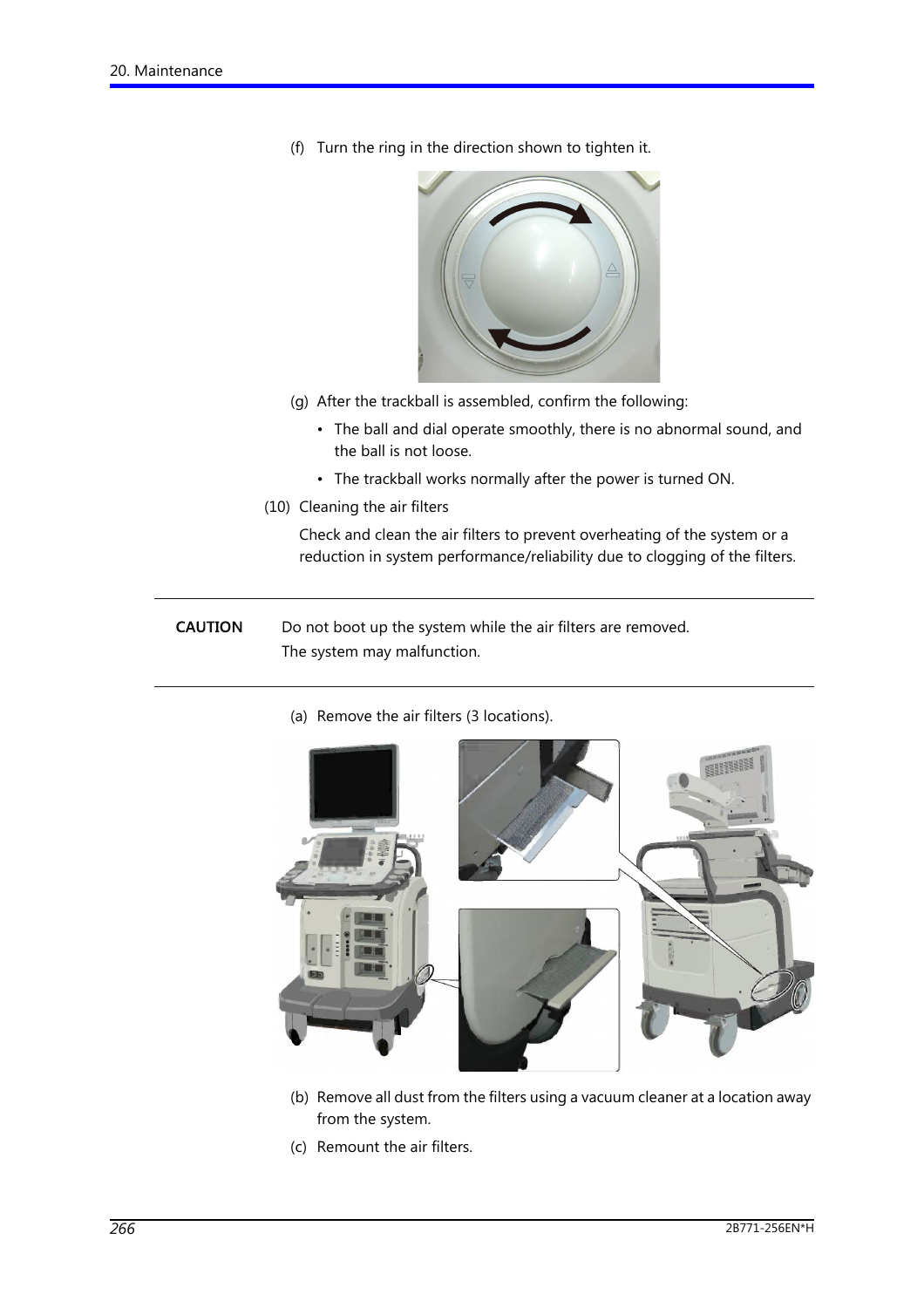## **20.3.2 Disinfecting the system**

This subsection describes the procedures and precautions for disinfecting the system.

For disinfection of transducers, refer to the operation manuals provided with the transducers.

- **ADANGER After disinfecting the system, ventilate the room fully before turning the system ON. If flammable and explosive gas remains near or in the system, it may cause a fire or explosion.**
- **AWARNING 1. Before disinfecting the system, be sure to disconnect the system power plug from the outlet of the facility. If the system is defective, an electric shock may occur.**
	- **2. Do not spill or spray liquids such as water onto the system or peripheral units (printer, UPS, etc.). If a liquid such as water enters the system or peripheral units, an electric shock may occur.**

#### $\triangle$  CAUTION **1. Observe the following precautions to prevent infection.**

- **Wear sterile protective gloves.**
- **Wear new sterile protective gloves each time disinfection is performed.**
- **2. Do not disinfect the system using a method or chemical other than those specified in this manual. The system may not be disinfected properly, or the surface of the system may deteriorate or become discolored.**
- **3. After chemical disinfection, dry the surface of the system fully.**
- **4. The efficacy of the disinfectants is not guaranteed by Canon Medical Systems. Contact the manufacturer of the relevant chemical for the efficacy of each disinfection agent.**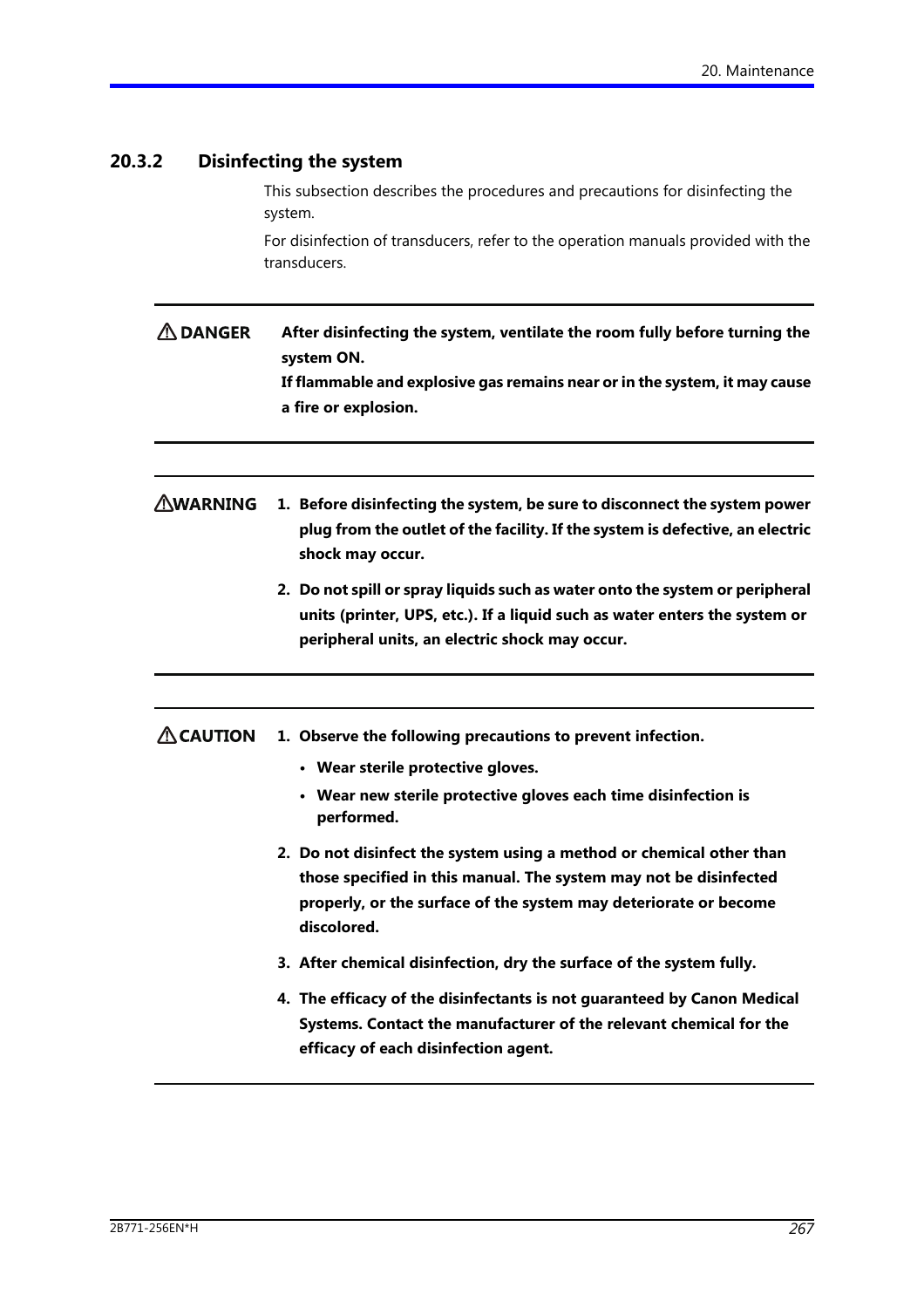| $\Lambda$ CAUTION | 5. Determine the effectiveness of the chemical based on the criteria      |
|-------------------|---------------------------------------------------------------------------|
|                   | (effective period, number of times of use, discoloration of the chemical, |
|                   | results of testing using effectiveness test kits, etc.) described in the  |
|                   | documentation provided by the manufacturer of the chemical.               |

### **CAUTION** 1. When chemical disinfections are repeated, the surface of the system is changed gradually.

- 2. If any abnormality related to functions of the product is observed after disinfection, stop using the product and contact your Canon Medical Systems service representative for repair.
- (1) Chemicals permitted for use

The chemicals described below are permitted for use. For detailed handling methods, refer to the documentation provided by the manufacturer of the chemical.

<<System main unit>>

- Quaternary ammonium compound (0.75%): Cleanisept<sup>®</sup> wipes
- Quaternary ammonium compound (0.50%): SUPER SANI-CLOTH $^{\circledR}$
- Quaternary ammonium compound (0.25%): SANI-CLOTH<sup>®</sup> PLUS
- Sodium hypochlorite (0.65%): Dispatch<sup>®</sup> Hospital Cleaner or Clorox Healthcare™ Bleach Germicidal Cleaner
- Effervescent Chlorine Tablets, sodium dichloroisocyanurate (NaDCC): BIOSPOT $\mathbb{R}^*$  (5,000 ppm)
	- \* Not available in the USA.
- Isopropyl alcohol 70 vol%
- Ethanol for disinfection (76.9 to 81.4 vol% at 15°C)

<<Reference signal cable and ECG limb clips (clip-type electrodes)>>

- Alkyldiaminoethylglycine hydrochloride (0.5%)
- Benzalkonium chloride (0.2 w/v%)
- Benzethonium chloride solution (0.2 w/v%)
- Chlorhexidine gluconate solution (0.5 w/v%)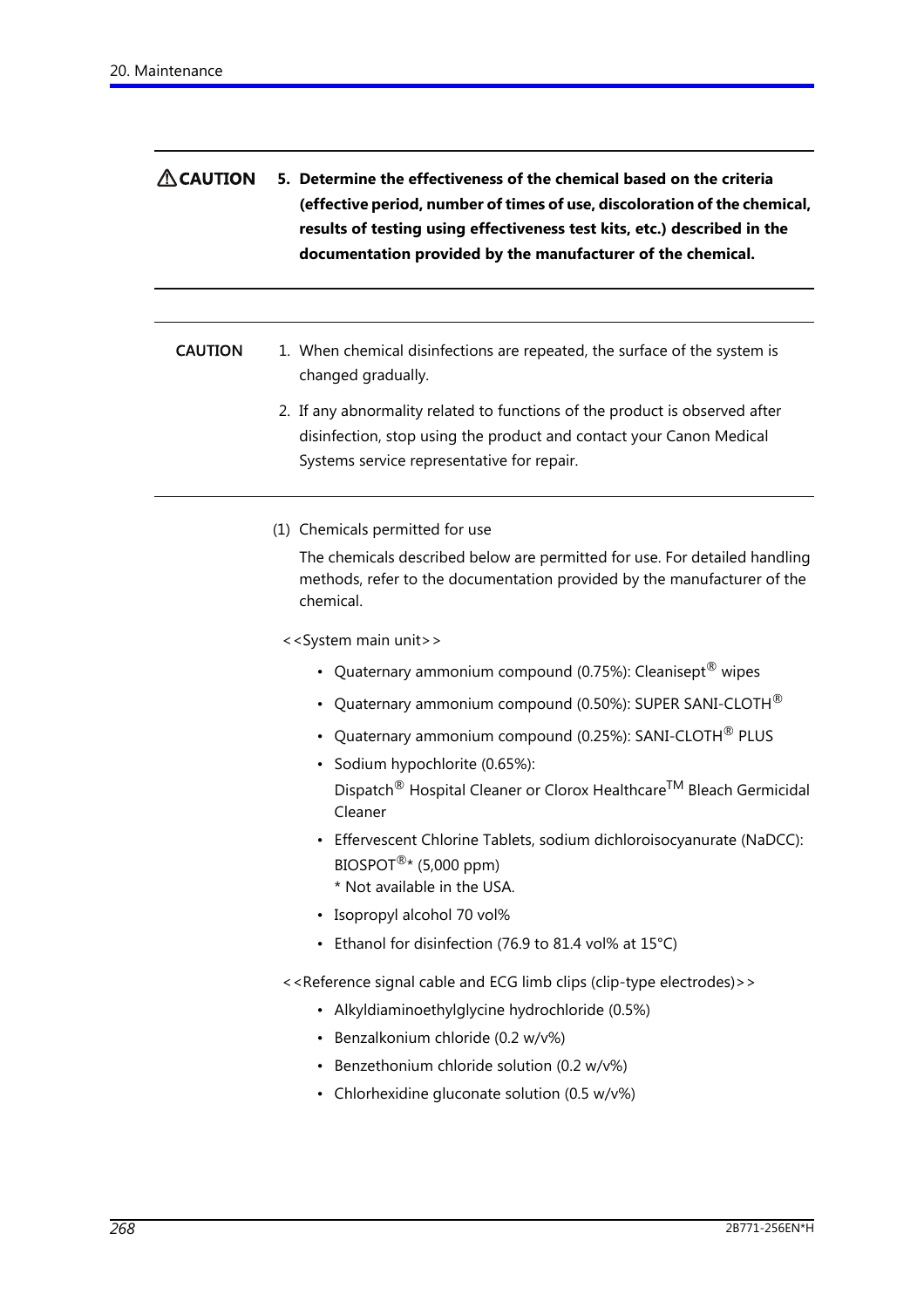<<PCG sensor and pulse sensor>>

• Ethanol for disinfection (76.9 to 81.4 vol% at 15°C)

**CAUTION** Do not use hypochlorite for disinfecting the reference signal cables.

(2) Area that can be disinfected

The entire system can be disinfected.

However, the following parts cannot be disinfected. Clean these parts using mild detergent as required.

- Screen of the LCD monitor
- Casters
- Footswitch
- Peripheral devices (printer, UPS, etc.) Refer to the documentation provided with the peripheral devices.
- Cables
- (3) Procedures for disinfecting

Perform the disinfection work according to the instructions by someone with a professional knowledge of disinfection.

- (a) Turn the system power OFF, and disconnect the power plug from the outlet of the facility.
- (b) Wear protective gloves to prevent infection. Wear new sterile protective gloves each time disinfection is performed.
- (c) Be sure to perform cleaning before performing disinfection.
- (d) Moisten a piece of soft cloth with a chemical, squeeze it lightly, and wipe the surface of the unit. Pay careful attention not to allow a chemical liquid to enter the unit.
- (e) After chemical disinfection, dry the surface of the system fully. Do not heat the unit to dry it.
- (f) Confirm that the disinfected parts are not damaged or deformed.
- (g) After disinfecting the system, ventilate the room fully before turning the system ON.

**CAUTION** 1. Do not leave the reference signal cable or ECG limb clips wet with water or chemical solution. Incorrect display of ECG waveforms may result.

> 2. Do not immerse the reference signal cable connector in water or chemical solution. If moisture enters the connector, the system may fail.